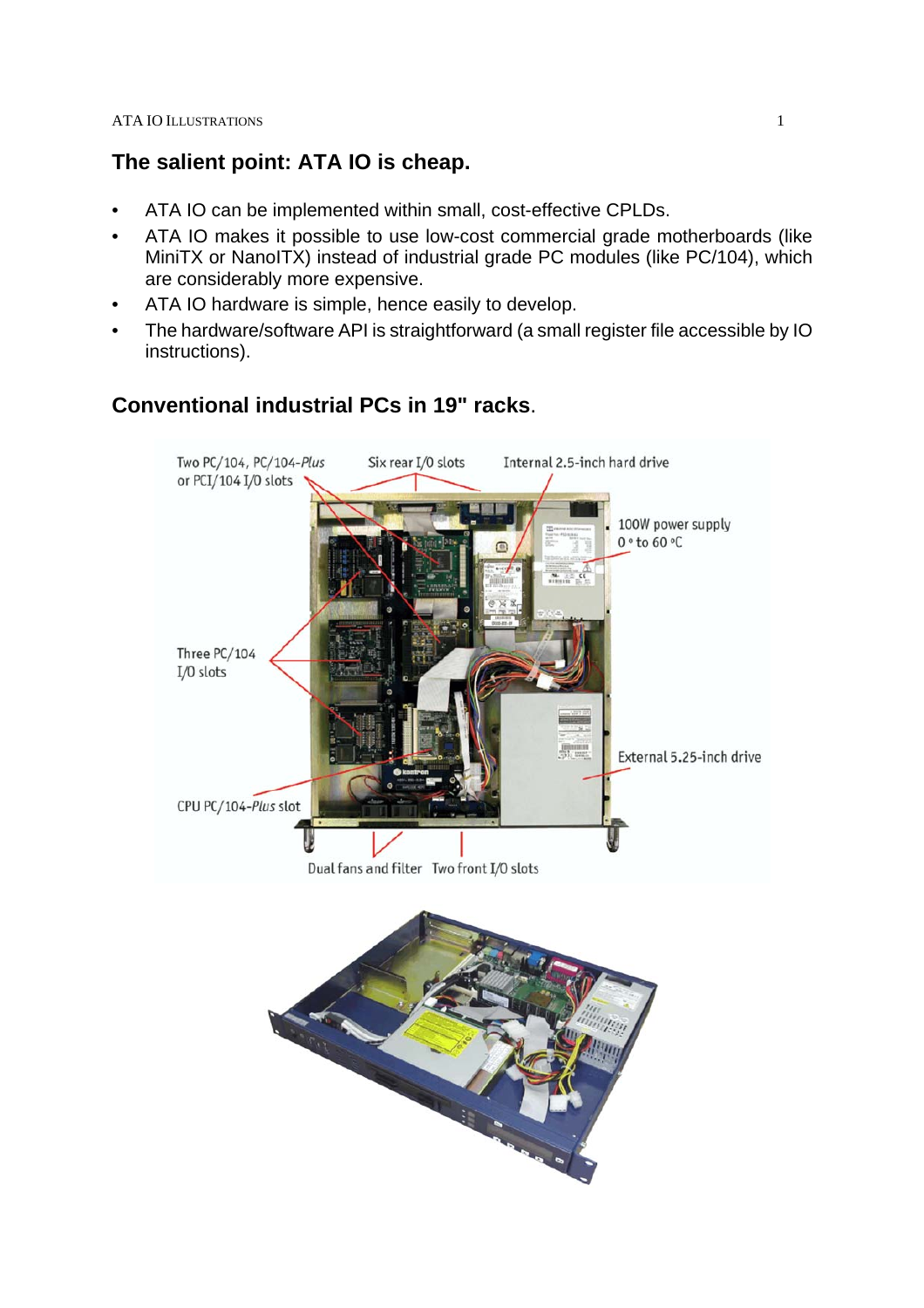**An Industrial PC based on a MiniITX motherboard and ATA IO circuitry.**

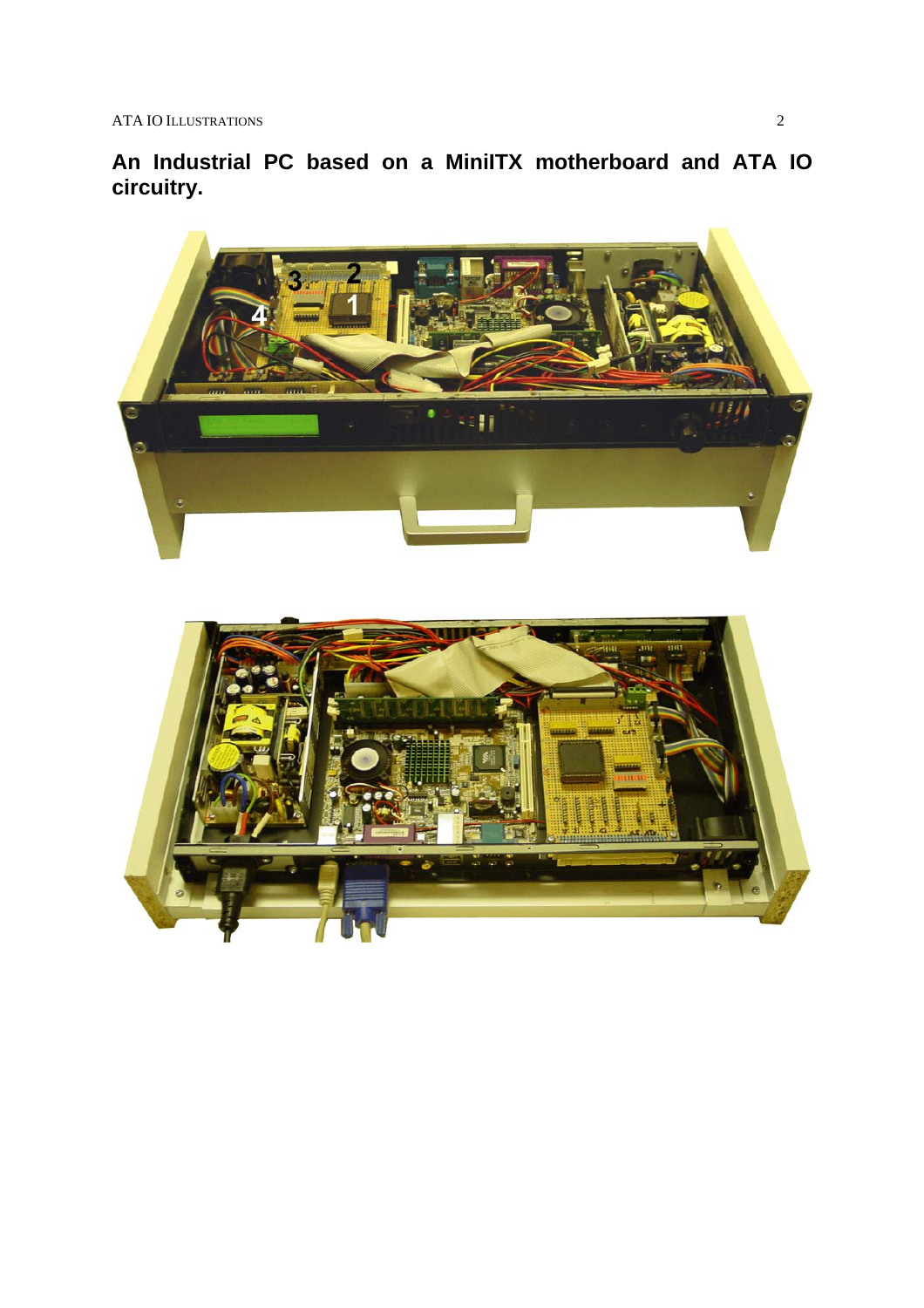# **Conventional small form factor PCs for embedded applications.**









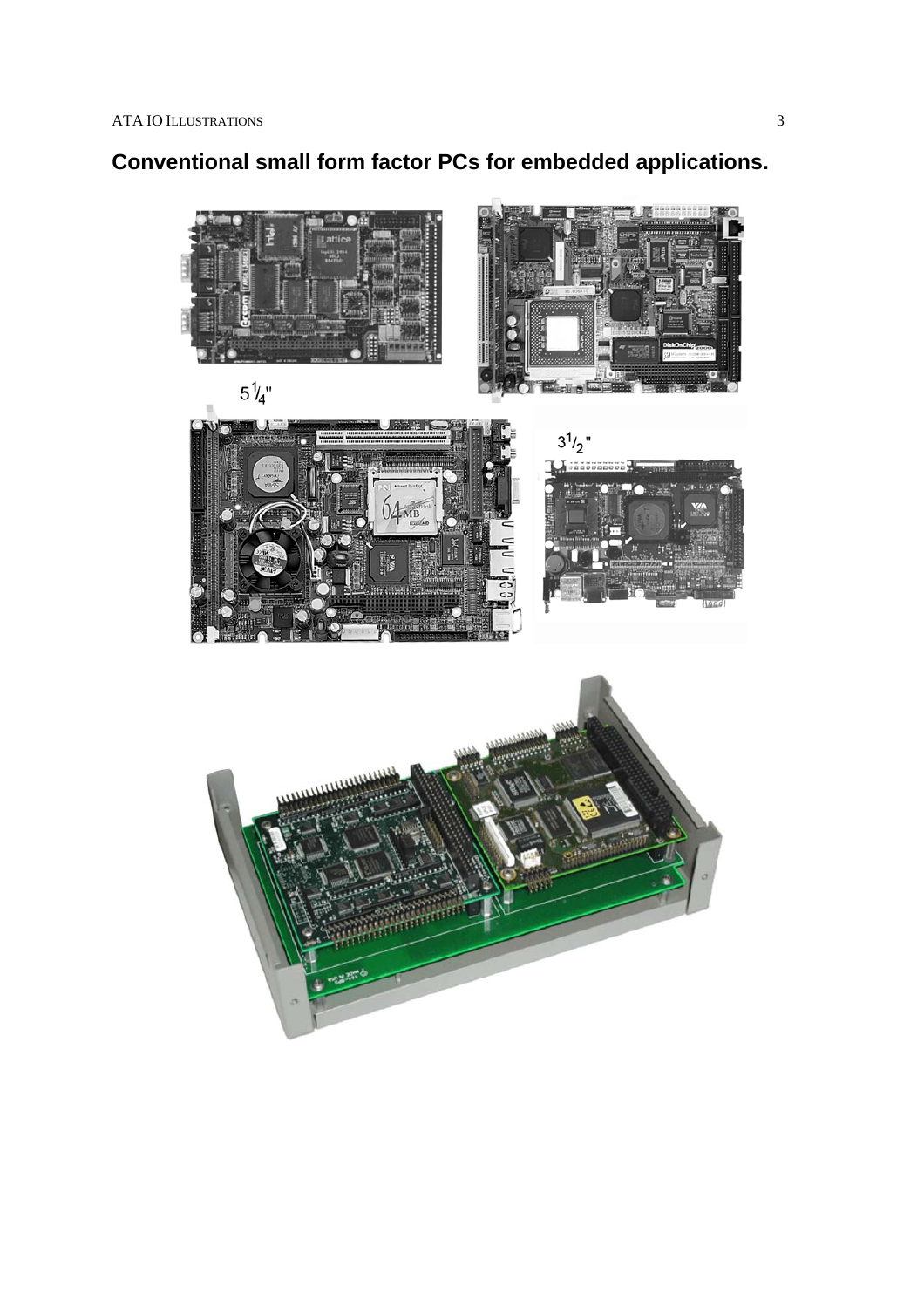### **Such small PCs are quite expensive. ATA IO makes it possible to use cost-effective motherboards like MiniITX or NanoITX.**



# **An important application area: teaching and experimenting.**

A commercially available development system (Leap Electronics).



- 1 PCI card;
- 2 interface;
- 3 experimenting platform;
- 4 pluggable modules.

A mockup of an ATA IO experimenting platform.

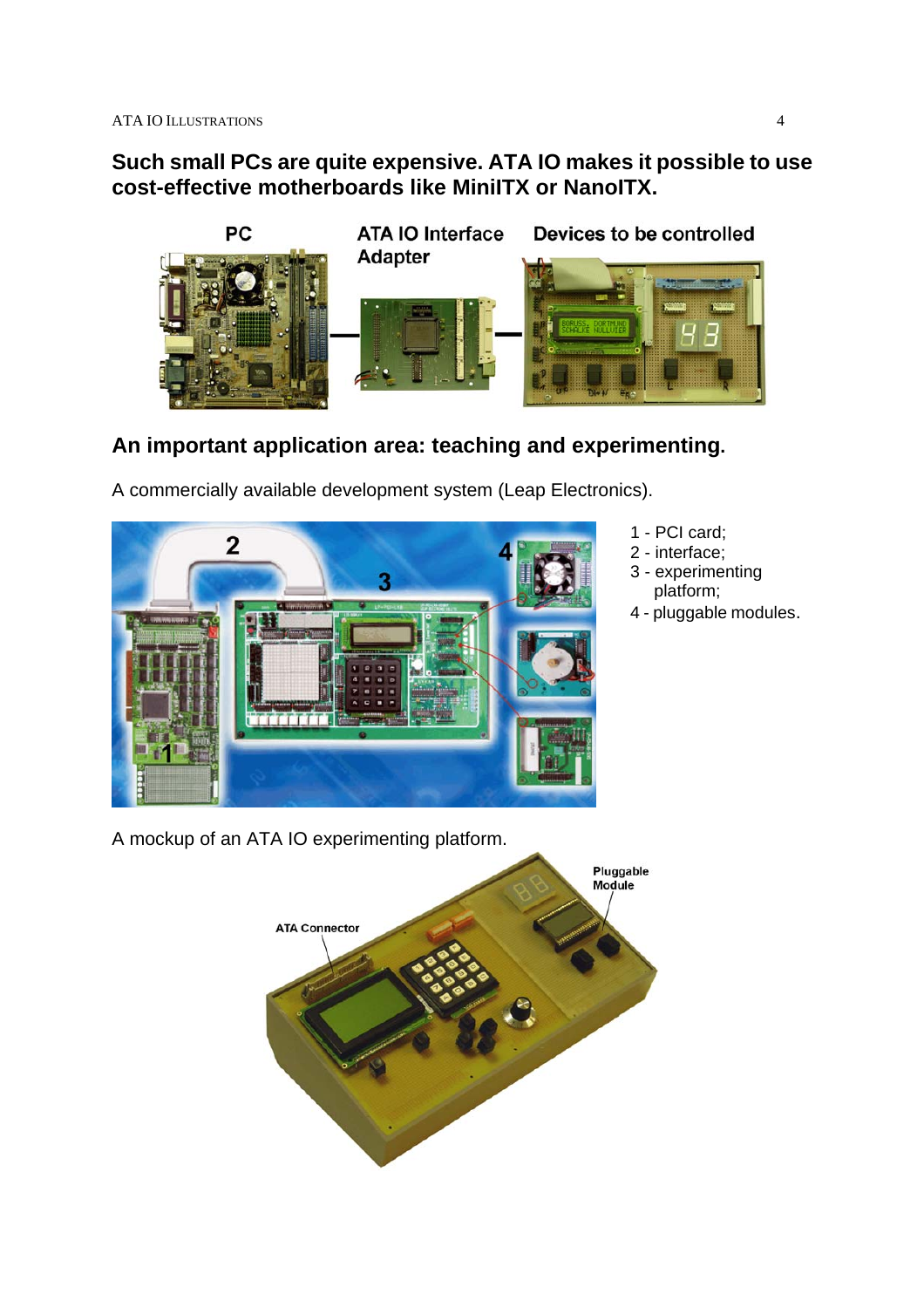

In Action: Another ATA IO experimenting platform.

Pac-man eating up symbols. A students exercise . . .